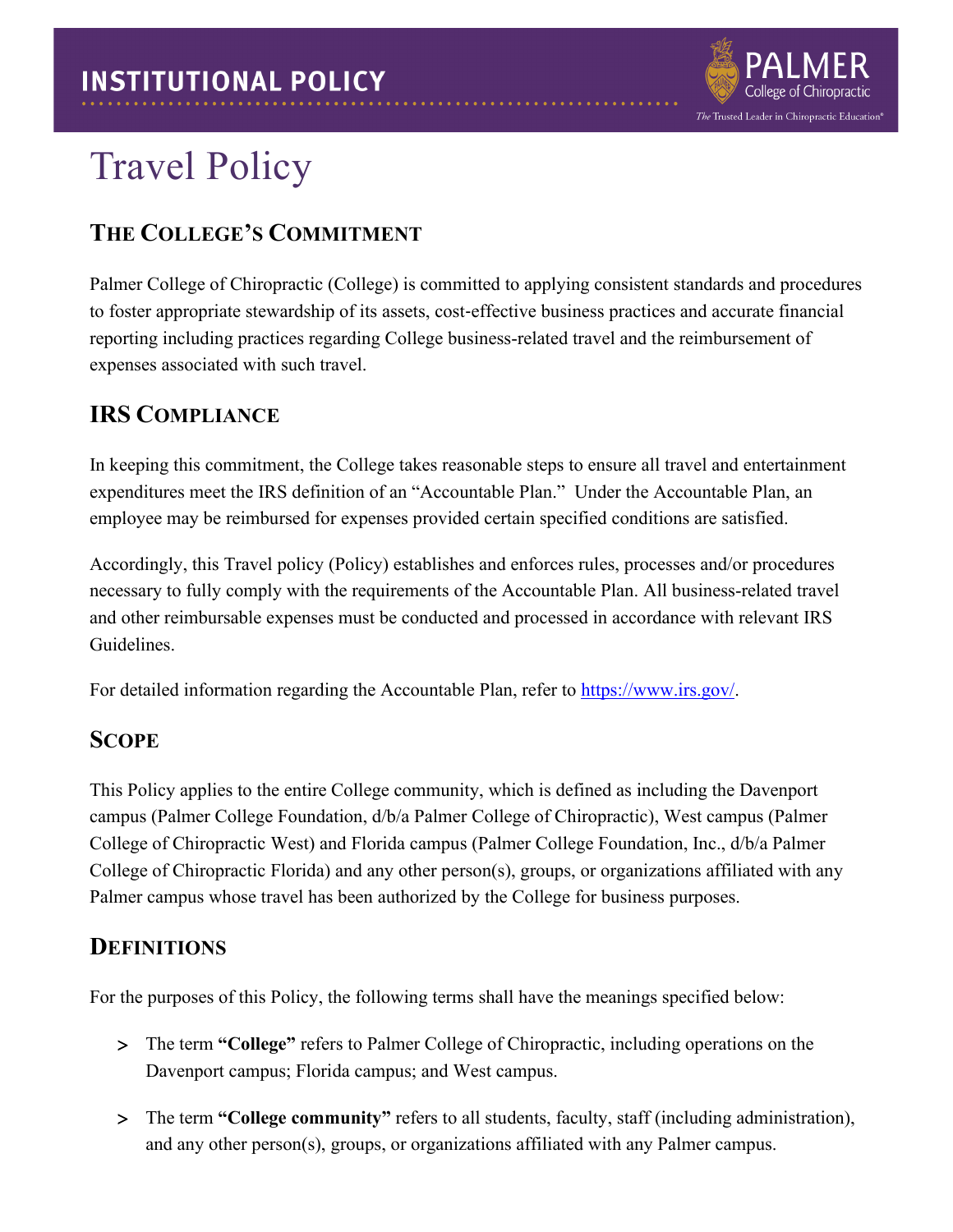- > The term **"driving"** refers to operating a motor vehicle on an active roadway with the motor running, including while temporarily stationary because of traffic, a traffic light or stop sign, or otherwise. It does not include operating a motor vehicle with or without the motor running when one has pulled over to the side of, or off, an active roadway and has halted in a location where one can safely remain stationary.
- > The term **"texting"** or **"text messaging"** refers to reading from or entering data into any handheld or other electronic device, including for the purpose of SMS texting, emailing, instant messaging, obtaining navigational information or engaging in any other form of electronic data retrieval or electronic data communication.
- > The term **"traveler"** refers to employees, students or third (3rd) parties authorized by the College to travel in order to conduct business on behalf of the College. Such business includes, but is not limited to travel between the College's campuses to accomplish job responsibilities; presenting at conferences/workshops; or attending conferences/workshops for the purpose of professional development or training when approved in advance by the College.

## **ADMINISTRATIVE RULES**

#### **Must Obtain Authorization Prior to Travel**

Any traveler seeking reimbursement for authorized College business-related travel and/or entertainment expenses must obtain authorization in accordance with procedures in the Travel Procedures Manual, prior to travel for expenses to be reimbursed.

#### **Required Documentation**

Upon return from travel, a travel expense report must be completed at <https://www.concursolutions.com/nui/signin> and submitted electronically with all receipts in accordance with this Policy and associated rules, processes and/or procedures.

#### **Travelers' Accountability**

Travelers are responsible to ensure travel expenses are for valid College business-related purposes; are in accordance with College policies, rules, processes and/or procedures; and are a prudent use of College funds.

Travelers are expected to choose the least costly method of transportation that meets the traveler's scheduling and business needs. Instances when travelers cannot book the lowest air, hotel and

IP Travel Policy Page **2** of **5**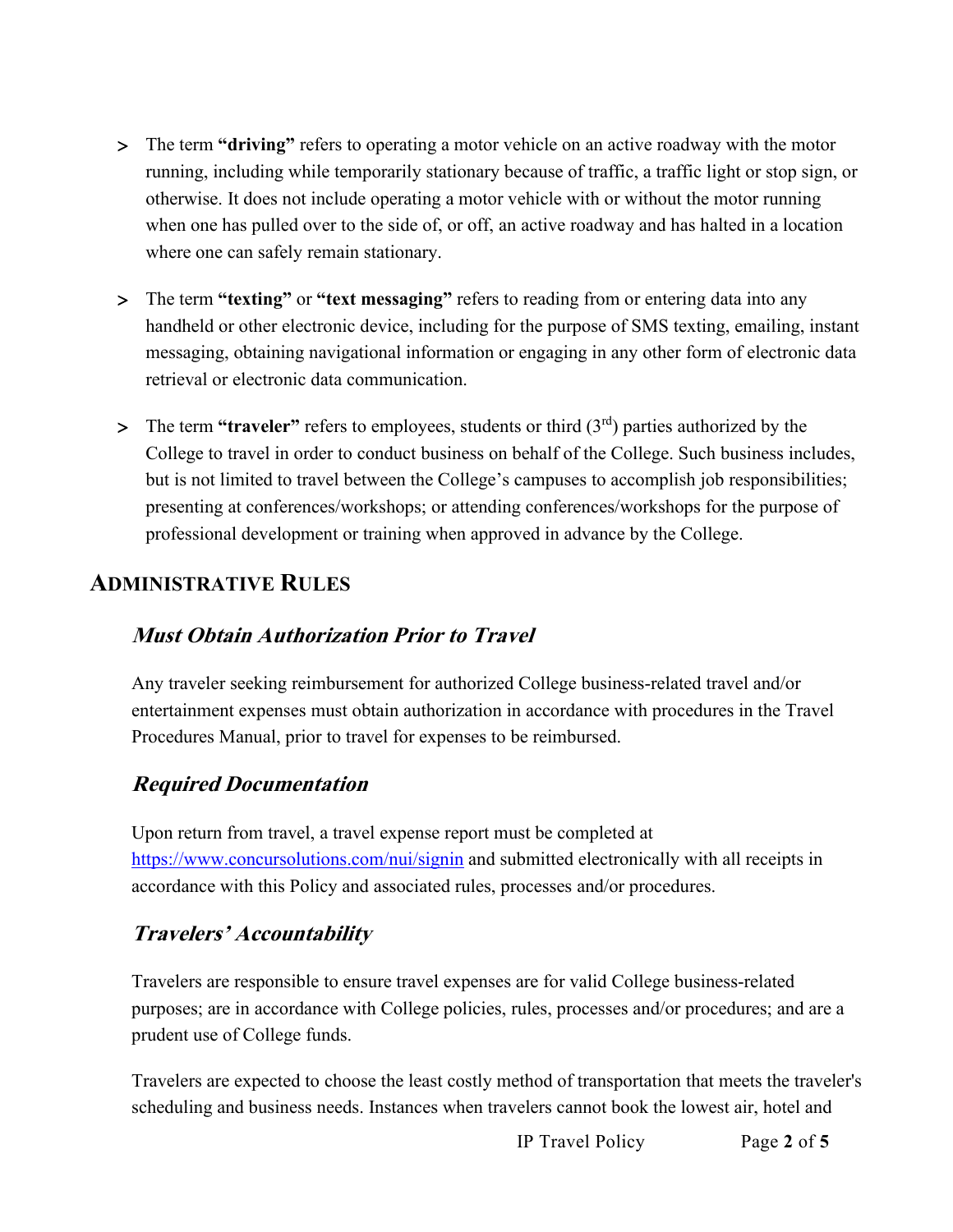rental car rates offered will be noted by the travel agent and included in an exception report to be reviewed by the Accounts Payable Department.

#### **Supervisors' Accountability**

Supervisors are responsible to:

- **1.** Ensure travelers under their supervision are fully aware of the College's Travel Policy and reimbursement procedures;
- **2.** Approve only reasonable, proper and necessary expenses on the Travel Request; and
- **3.** Have authorization over the account being charged.

#### **Reimbursement for College Business Expenses**

Palmer reimburses travelers through Concur Expense for reasonable and necessary College business expenditures incurred while traveling for College business purposes. All College business travel requires prior approval and all College business expenditures must reflect the most efficient use of resources.

- **1.** The College will reimburse travelers for only reasonable and necessary business expenses while traveling on authorized College business.
- **2.** The College will reimburse travelers ONLY for expenses that comply with this Policy and associated processes and/or procedures, as well as applicable law.
- **3.** Travelers who fail to comply with this Policy and associated processes and/or procedures may be subject to delay; withholding or nonpayment of requested reimbursement.

#### **Safety**

Travelers are to make all reasonable efforts to exercise safety and security measures when traveling that minimize risks to the traveler and the College.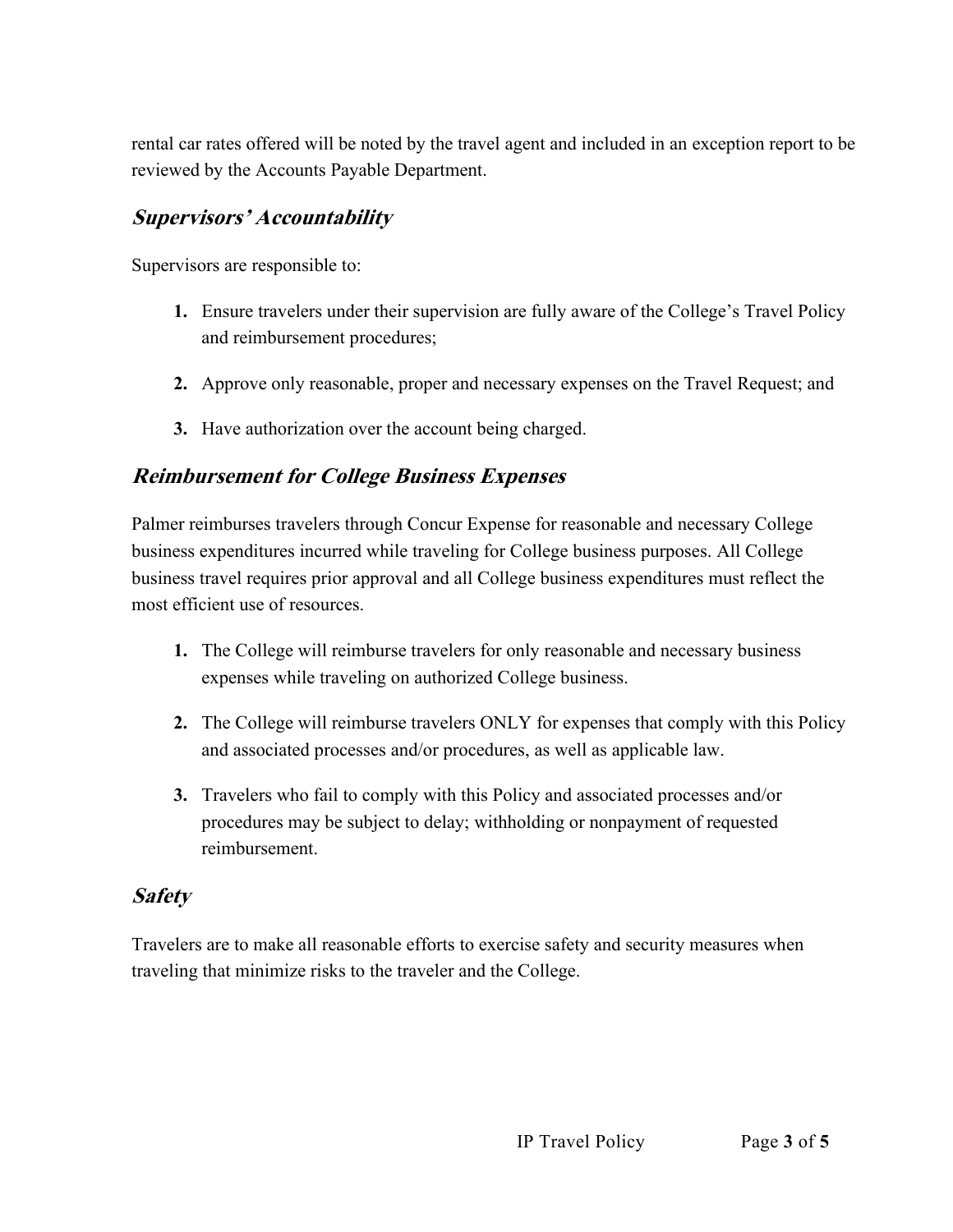# **STANDARD INSTITUTIONAL POLICY PROVISIONS**

Institutional policies are supplemented by provisions that are applicable to all institutional policies. It is the responsibility of all employees and students to know and comply with these standards.

> [Standard Provisions Applicable to All Institutional Policies](http://www.palmer.edu/uploadedFiles/Pages/Students/Resources_and_Offices/Handbook_and_Policies/_pdf/Standard-Provisions-Applicable-to-All-Institutional-Policies.pdf)

# Additional Information

## **ASSOCIATED POLICIES, PROCESSES AND/OR PROCEDURES**

This Policy is supplemented below. It is the responsibility of all employees and students to know and comply with policies and procedures as supplemented.

## **POLICIES**

 $> N/A$ 

## **PROCESSES AND/OR PROCEDURES**

- > [Non-Exempt Travel Pay Procedure](https://livepalmer.sharepoint.com/:b:/r/sites/HumanResources/Shared%20Documents/Non%20Exempt%20Travel%20Pay%20Procedures.pdf?csf=1&web=1&e=iAMT6o)
- > [Travel Procedures Manual](https://livepalmer.sharepoint.com/:b:/r/sites/FinancialAffairs/Shared%20Documents/Travel%20Procedures%20Manual%2001-23-2020.pdf?csf=1&web=1&e=7hcPaa)

## **FORMS/INSTRUCTIONS**

- > [Insurance Card –](https://livepalmer.sharepoint.com/:b:/r/sites/FinancialAffairs/Shared%20Documents/CA%20Rental%202020.pdf?csf=1&web=1&e=FWgHtm) California
- > [Insurance Card -](https://livepalmer.sharepoint.com/:b:/r/sites/FinancialAffairs/Shared%20Documents/FL%20Rental%202020.pdf?csf=1&web=1&e=4sHopi) Florida
- > [Insurance Card –](https://livepalmer.sharepoint.com/:b:/r/sites/FinancialAffairs/Shared%20Documents/IA%20Rental%202020.pdf?csf=1&web=1&e=fvWNot) Iowa

## **OTHER RELATED INFORMATION**

> N/A